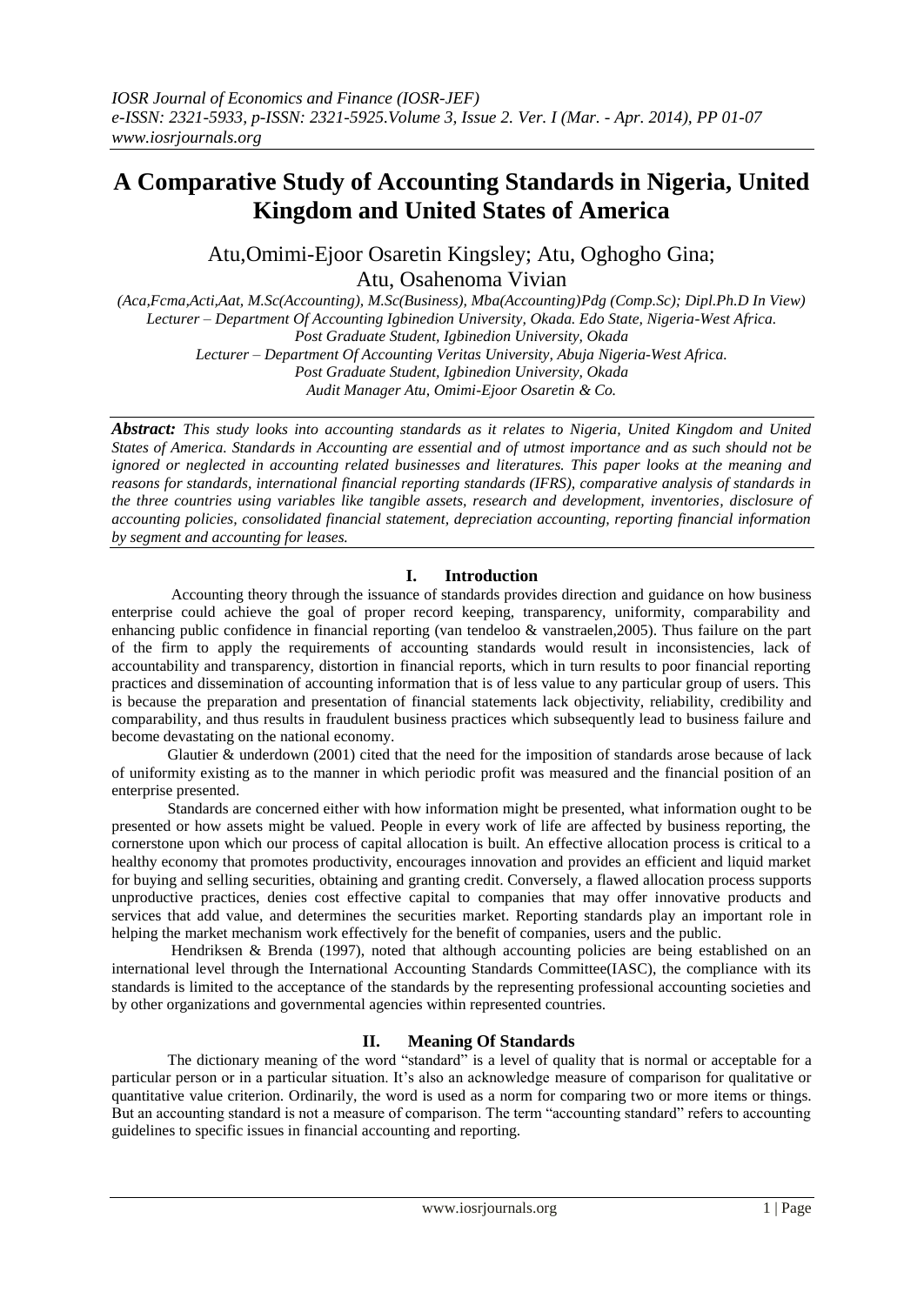Adedeji (2004) stated that Standards are rules comprising of best practices issued from time to time by a duly empowered body. The standards setting organizations, function by reviewing existing accounting principles and practices and recommend the best through standards.

## **Objectives Of This Paper**

 This objective of this paper is to compare the accounting standards in Nigeria, United States of America and United kingdom.

## **Reasons For Accounting Regulation And Standards.**

Academics and researchers are in a unanimous agreement that financial reporting practice of a country depends on several factors that include the legal, economic, cultural and historical background of a country. However, the extent of disclosure, its adequacy, relevance and reliability are important financial reporting practices prevalent in a country. Financial reporting is not an end in its self, but is intended to provide information that is used in making reasoned choices among alternative uses of scarce resources in the conduct of business and economic activities. This therefore, recognizes the fact that financial reports exist to satisfy the diverse information needs of numerous users such as the investors, management, employees, government, researchers, and so on. The problem is that firms have incentives to withhold or manipulate information in certain situations (poor performance). This is because the publication of such information imposes both direct and indirect cost on the disclosing firm. Besides the cost of collating, processing, communicating and auditing the information to be published, the position of the disclosing firm may be damaged when such information is used by competitors, government agencies, trade unions, clients or suppliers. Mandatory disclosures, therefore make it binding upon firms to reveal information regardless of its realization, provided that they are properly enforced. Consequently, while some countries use coercive means, through enforcement and punishment for non-compliance in order to induce application of standards, other countries make it voluntary as a guide to best accounting practices.

According to Porwal (2006), Standardization has helped to achieve the following objectives:

It has helped to reduce wide judgmental intuition and discretion, which has reduced the work of the external auditor considerably.

It allows for a considerable level of consistency in the application of accounting policies, which has helped to strengthen comparability.

The standard setting process has helped to provoke a high level of research and discussion among members of the profession and this has awakened the profession from its slumber. Provide information on the financial strength and performance of the organization to users of accounting information. Though standards are not legally enforceable, but directors are required to disclose in the notes whether the accounts have been prepared in accordance with the relevant statement of accounting standards issued by the Nigerian accounting standard board.

## **INTERNATIONAL FINANCIAL REPORTING STANDARDS.**

 The International Financial Reporting Standards (IFRS) started with the formation of the International Accounting Standards Committee in 1973 as a result of an agreement by professional accountancy bodies of major countries (United Kingdom and Ireland, United States, Australia, Canada, France, Germany, Japan, The Netherlands and Mexico) to develop a set of accounting principles across the globe. In its early days, the IASC were aimed at promoting best practices in the preparation of financial statements while permitting different treatments for given transactions and events.

 Aghator & Adeyemi (2009) stated that with the dawn of globalization and increasing demand for transparent, comparable financial information in the markets, the IASC was restructured in the year 2001 by creating the International Accounting Standards Board (IASB), among other changes. The IASB is responsible for developing, in the public interest, a single set of high quality, comprehensive and enforceable global accounting standards that require transparent and comparable information in general purpose financial statements and other financial reporting to help participants in the various capital markets of the world and other users of the information to make economic decisions.

 Consequently the IASB has since inception issued a number of IFRS and interpretations. In pursuance of its objectives, the IASB cooperates with national accounting standards setters to achieve convergence in accounting standards in the world. IFRS are developed through an international due process that involves accountants, financial analysts and other users of financial statements., the business community, stock exchanges, regulatory and legal authorities, academia and other interested individuals and organizations from around the world. This due process is conducted by the IASB, which has complete responsibility for all technical matters including the publication and issuance of standards and interpretations.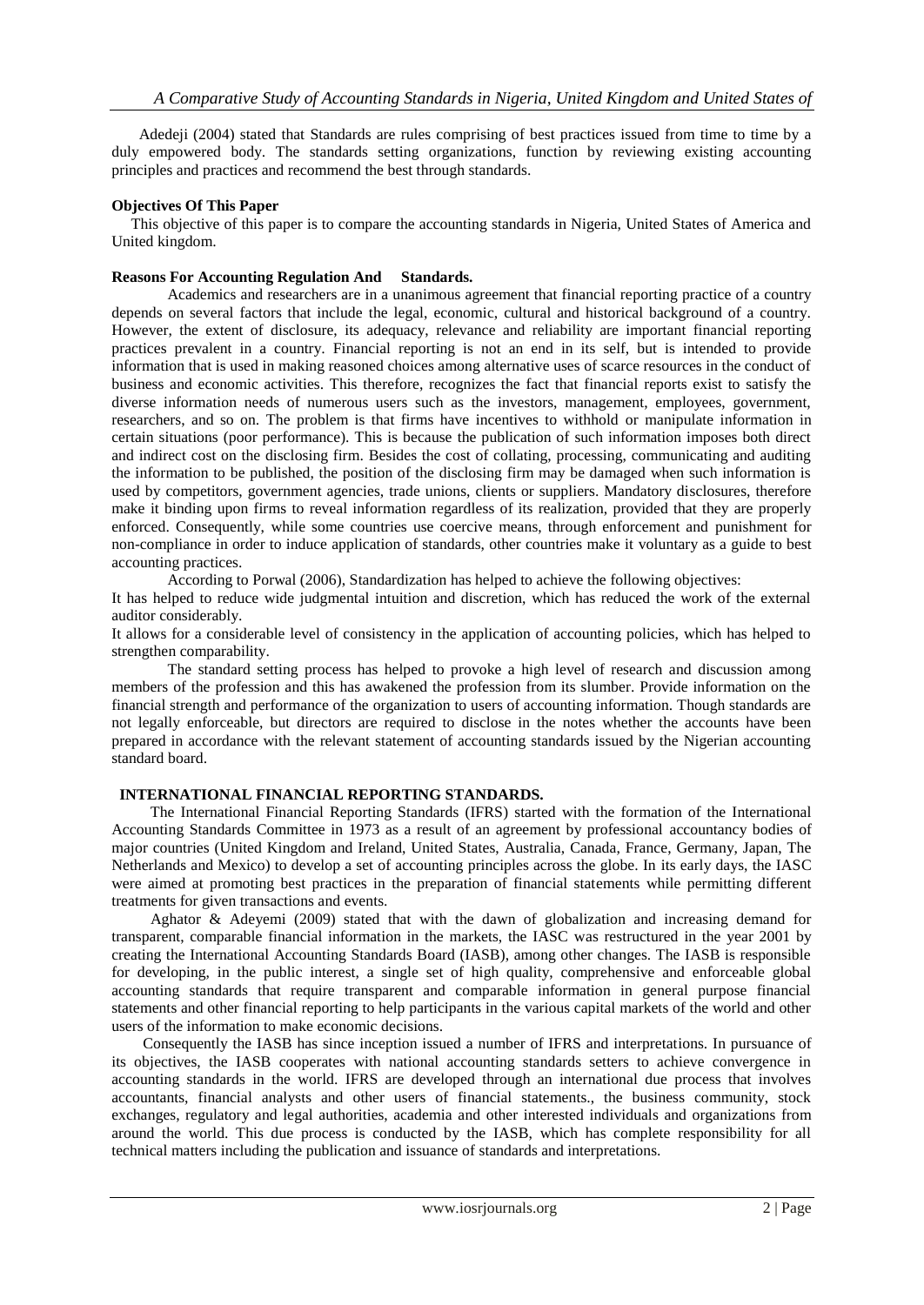Aghator & Adeyemi (2009) opined that International Financial Reporting Standards (IFRS) refers to a series of accounting pronouncements published by the International Accounting Standards Board to help preparers of financial statements, throughout the world, produce and present high quality, transparent and comparable financial information. Currently, financial statements prepared for reporting in Nigeria are drawn up in accordance with requirements laid down by CAMA and pronouncements issued by the Nigeria Accounting Standard Board. If IFRS were to adopted fully in Nigeria, Nigeria reporting entities would be using the same frame work as their peers worldwide, which would enhance the relevance of their reports in the international arena. In recent times, we have seen many countries in Africa as well as in European Union countries adopting IFRS as the financial reporting framework. The Financial Accounting Standard Board of the United States has already agreed a roadmap with the IASB on the convergence of united states standard and IFRS. This is in recognition by large economies of the need to have high quality standards that are used consistently around the world to improve the efficiency with which capital is allocated.

### **Accounting Standards In Nigeria.**

The Nigerian Accounting Standard Board (NASB).

 The Nigerian accounting standard board which is now replaced with Financial Reporting Council (FRC) was established in September 1985 with the following objectives:

- 1. To formulate and publish in the public interest, accounting standards to be observed in the preparation of financial statements and to promote the general acceptance and adoption of such standards by preparers and users of financial statements.
- 2. To promote and sponsor legislation, when necessary in order to ensure that standard developed and published by the board receive nation-wide acceptance, adoption and compliance.
- 3. To review from time to time, the standards developed by the board in the light of changes in the social, economic and political environment.

statement of Accounting Standards in Nigeria.

 The procedure for the development of a statement of Accounting Standard is time consuming, painstaking and requires the involvement of members of council and the public at large. Statements of Accounting Standards are standards used by management of companies in the preparation of financial reports. Independent auditors are responsible for ensuring that the standards are applied properly by management and that the information reported to the public fairly reflects the substance of the company's business activities.

Advantages of statement of accounting standards includes:

- 1. Reduction or elimination of variations in methods used in preparation of final accounts.
- 2. It oblige companies to disclose the accounting bases used in the preparation of financial reports.
- 3. It provides a local point for debate and discussion about accounting practice.

#### **Accounting Standards In The United Kingdom.**

Generally Accepted Accounting Principles (UK)

 The generally accepted accounting principles (GAAP) in the UK are the overall body establishing how company's accounts must be prepared in the United Kingdom. The accounting standards derived from a number of sources, the major standard setter is the Accounting Standard Board (ASB), which issues standards called financial reporting standards (FRS). The ASB is part of the Financial Reporting Council, an independent regulator funded by a levy on listed companies, and it replaced the Accounting Standard Committee .The principal legislation governing reporting in the UK is laid down in the company's act 2006, which incorporates the requirement of European law. The companies act sets out certain minimum reporting requirements for companies.

 From the year 2005, the reporting framework changed as a result of European law requiring that all listed European companies report under international financial reporting standards. In the United Kingdom, companies which are not listed have the option to report either under IFRS or under UK GAAP. Dumontier & Raffoumier (1998)

#### **United States Accounting Standards**

Generally Accepted Accounting Principles (United States.)

 In the aftermath of the enron and worldcom crisis and subsequent developments with the Sarbanes oxley act, the Financial Accounting Standard Board (FASB) in United States and the standards they issue are in the spotlight. In the US, Generally Accepted Accounting Principles commonly abbreviated as GAAP are accounting rules to prepare, present and report financial statements for a wide variety of entities including public and private companies.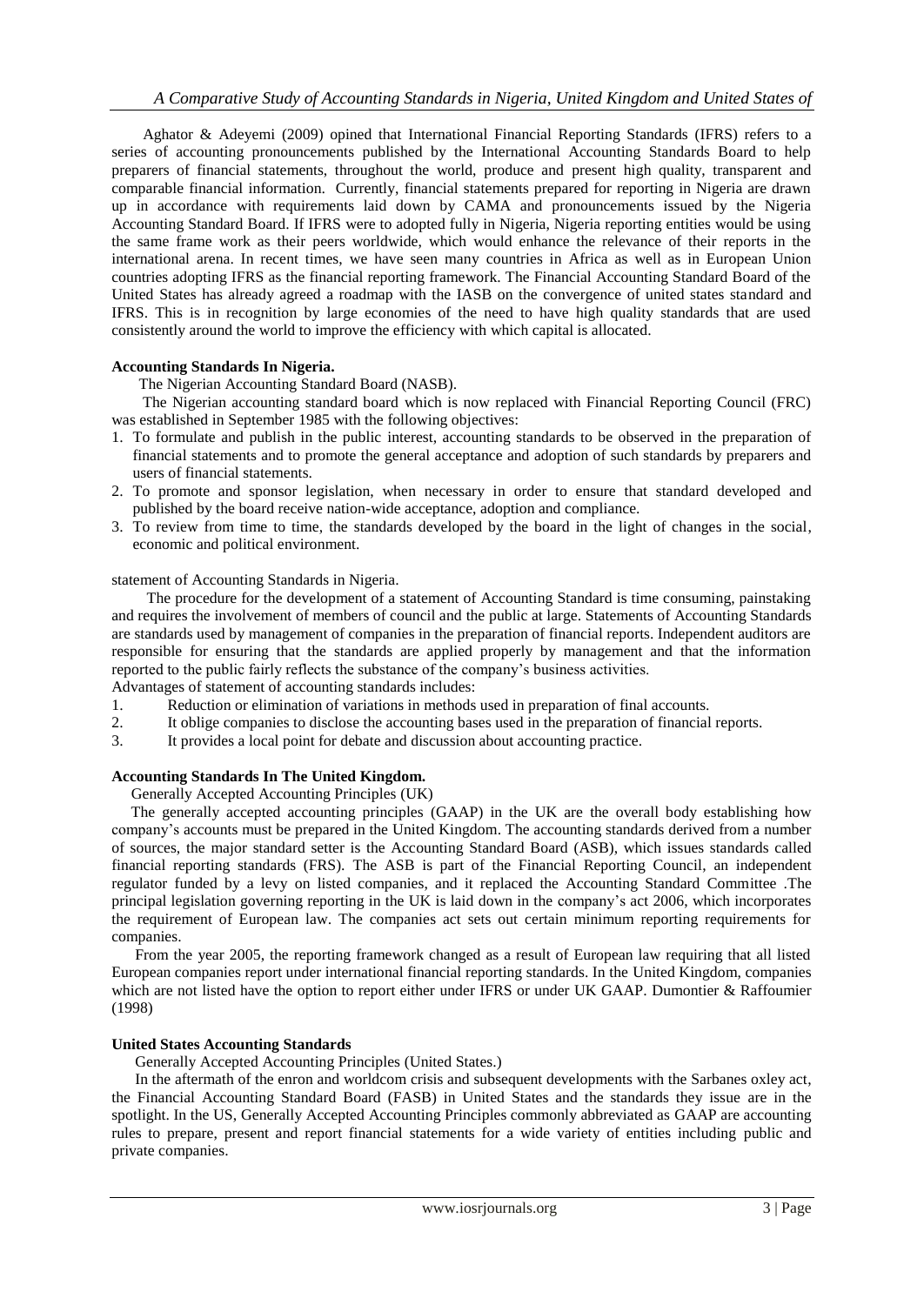Similar to many other countries practicing under the common law system, the United States government does not directly set Accounting Standards, in the belief that the private sector has better knowledge and resources. Currently, the Financial Accounting Standard Board (FASB) is the highest authority in establishing generally accepted accounting principles for public and private companies, as well as nonprofit making entities. For local and states government, GAAP is determined by the Governmental Accounting Standard Board (GASB), which operates under a set of assumptions, principles and constraints different from those of standard private sector GAAP. Financial reporting in federal government entities is regulated by the Federal Accounting Standards Advisory Board (FASAB). The US GAAP provisions differ from the International Financial Reporting Standards, though the former security and exchange commission chairman chris cox has sets out a timetable for all US companies to drop the GAAP and switch to IFRS.

## **III. Methodology Of This Paper**

The research method adopted in this paper was secondary. This includes observations, related materials and documented literatures

### **Accounting Standards In Nigeria, United Kingdom And United States.**

 According to Van der tas (2008), The International Accounting Standards Committee (IASC) and countries like the USA, UK and Nigeria are some of the countries which have promulgated accounting standards. Following is an overview of the different aspects of accounting standards in these countries and the IASC:

### **STANDARD –SETTING ORGANISATION:**

USA: Financial Accounting Standard Board (FASB) is the only body solely in charge of issuing standards since 1973. The seven members of the FASB are selected from diverse backgrounds.

UK: The Accounting Standards Board (ASB) is comprised of nine members drawn from different user-groups Nigeria: The Nigeria Accounting Standards Board (NASB) is the body solely in charge in charge of issuing standards since 1985

IASC: The committee main function is to issue standards for adoption by its members (professional bodies) in 80 Countries.

## **CURRENT STATUS OF THE STANDARDS:**

USA: 137 statements of financial accounting standards and six statements of financial accounting have been issued, besides 42 interpretations and many technical bulletins (TB).

UK: 26 Statements of standards accounting practice were issued by the ASC. The ASB has issued reporting standards.

Nigeria: 32 statements of accounting standards (SAS) have so far been released. The exposure draft may be modified in the light of the comments received before it is issued as a statement of accounting standards. IASC: 40 accounting standards have thus far, been issued.

#### **NATURE OF STANDARDS:**

USA: All the standards are mandatory; they have substantial authoritative support of the SEC.

UK: All the standards are mandatory.

Nigeria: All the standards are mandatory

IASC: All the standards are recommendatory. It's for the standard setting body of a country concerned to adopt the standards (with or without amendments)

#### **CONCEPTUAL FRAMEWORK OF ACCOUNTING:**

USA: The conceptual framework project has been completed.

UK: The ASC had adopted the framework prepared by the IASC (1989) but the ASB which replaced the ASC has issued the statements of principles on objectives and qualitative characteristics.

IASC: In April, 1989, a framework for the preparation and presentation of financial statements has been issued.

#### **Comparison Of Nigeria, United Kingdom And United States Accounting Standards**

It is logical to come to the opinion that accounting standards still differ extensively from country to country. Individuals among these countries are proud and developed around their own accounting rules. There are many factors that can explain why accounting standards are not the same everywhere. This includes external environment and cultural factors in countries. Another factor is legal systems that focus and operate around statute law. Healy & Wahlen (1999) expanded on this and illustrate these differences on tangible assets, research and development, inventories, accounting policies, consolidated financial statements, depreciation accounting, reporting financial information by segment, accounting for leases in the U.K, U.S.A and Nigeria.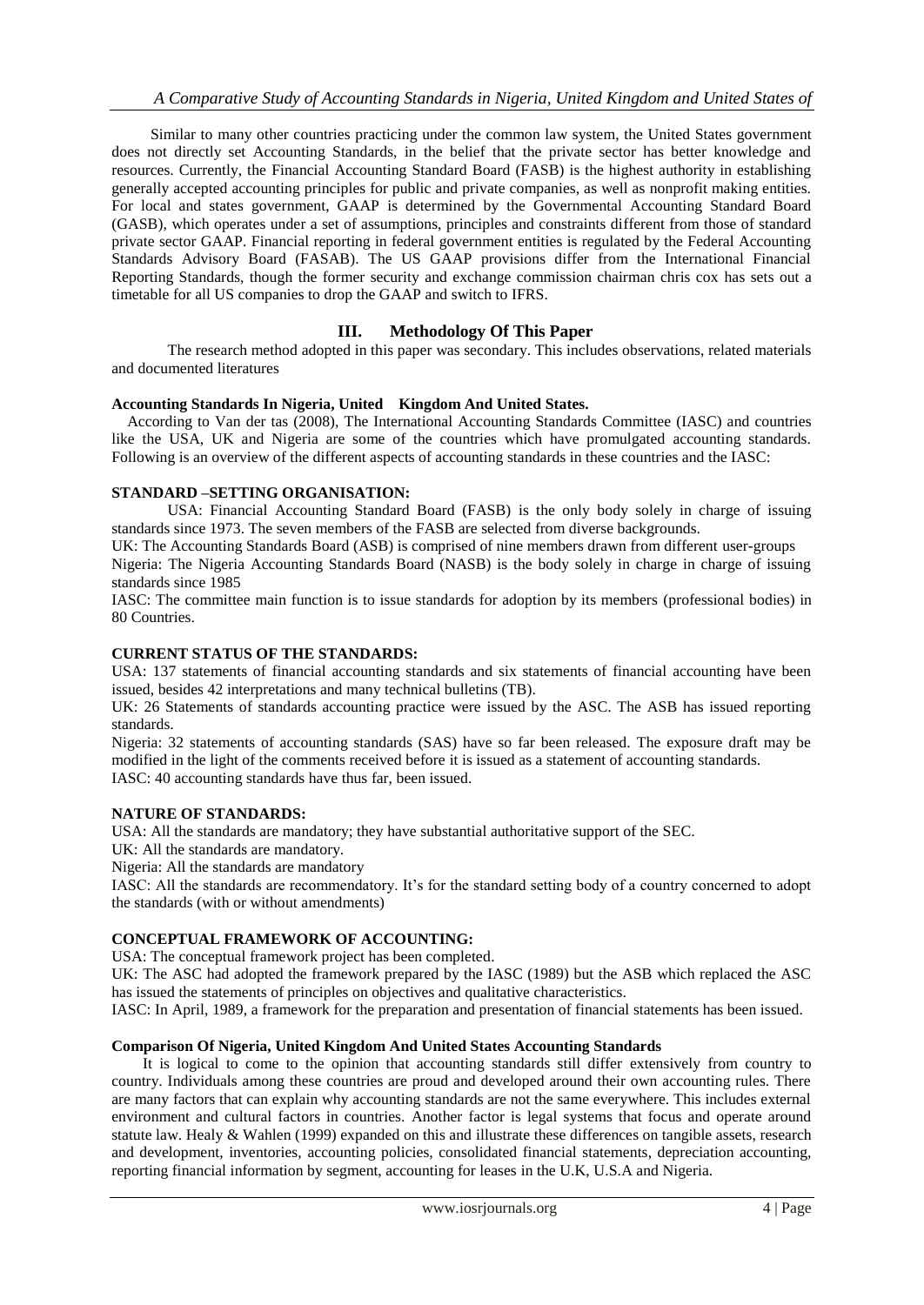## **TANGIBLE ASSET:**

UK: Tangible fixed assets should initially be measured at cost. Revaluation is permitted of individual classes of such assets. All tangible fixed assets other than investment properties must be depreciated using the common approach i.e. straight line method. SSAP 19 requires investment properties to be shown in balance at open market value and any change in the value is to be taken to an investment revaluation reserve.

USA: They believe that the financial statement carrying values of property, plant and equipment are not increased on the basis of appraisals or changes in prices because those events are not transactions. The assets is depreciated using the straight-line method where one allocated the cost or other basic value of tangible capital assets, less salvage (if any) over the estimated useful life.

Nigeria: The standard deals with accounting for property, plant and equipment under the historical cost concept. This standard is to provide a guide for the uniform and acceptable methods of determining and reporting depreciation on items of property, plant and equipment whether such items are stated at their historical costs or revalued amounts.

#### **RESEARCH AND DEVELOPMENT:**

UK: Development expenditure may be capitalized in special circumstances. SSAP 13 on research and development requires research to be written off as incurred but allows capitalization of development costs in defined circumstances. Disclosure is required of research and development costs written off and of movements in unamortized deferred development costs.

USA: All expenditures are charged to earnings as outlined in FSA2

Nigeria: This standard prescribes the accounting treatment for research and development costs and is expected to provide an acceptable and uniform accounting practice for entities that engage in research and development activities whether for product/service development or as a grant to research entities for related purposes.

#### **INVENTORIES:**

UK: SSAP 9 on stock (inventories) states that inventories should be valued at lower of cost and net realizable value but LIFO method cannot be used as a measure of cost,

USA: There is no particular difference in theory between UK and USA except that LIFO is allowed for inventory valuation for tax purposes.

Nigeria: This standard prescribes the accounting treatment for inventories under the historical cost system. A primary issue in accounting for inventories is the amount of cost to be recognized as an asset and carried forward until the related revenues are recognized.

#### **DISCLOSURE OF ACCOUNTING POLICIES:**

UK: Presentation of comparative financial statements is required.

USA: Presentation of comparative financial statements required for public companies (SEC regulations) not required for private companies.

Nigeria: This standard prescribes the specific principles, bases, conventions, rules and practice adopted by an enterprise in preparing and presenting financial statements.

#### **CONSOLIDATED FINANCIAL STATEMENT:**

UK: Consolidation is required if control is exercised by the power to nominate a majority of board of directors. USA: Consolidation not permitted without ownership of more than half of the equity interest.

Nigeria: Holding company owns majority of equity capital but less than half of voting stock

#### **DEPRECIATION ACCOUNTING:**

UK: Disclosure requires individually for each major class of depreciable asset. (In addition disclosure is required of all movements during the year for individual classes of fixed assets).

USA: Disclosure of such information not required individually for each major class of depreciable asset,

Nigeria: This standard is to provide a guide for uniform and acceptable methods of determining and reporting depreciation on items of property, plant and equipment whether such items are stated at their historical costs or revalued amounts.

## **REPORTING FINANCIAL INFORMATION BY SEGMENT:**

UK: Disclosure of segment sales and profits before tax are made in Directors reports, details of assets employed and pricing are not required to be disclosed.

USA: Disclosure of profit after allocation of common costs and capital employed required for each class of business.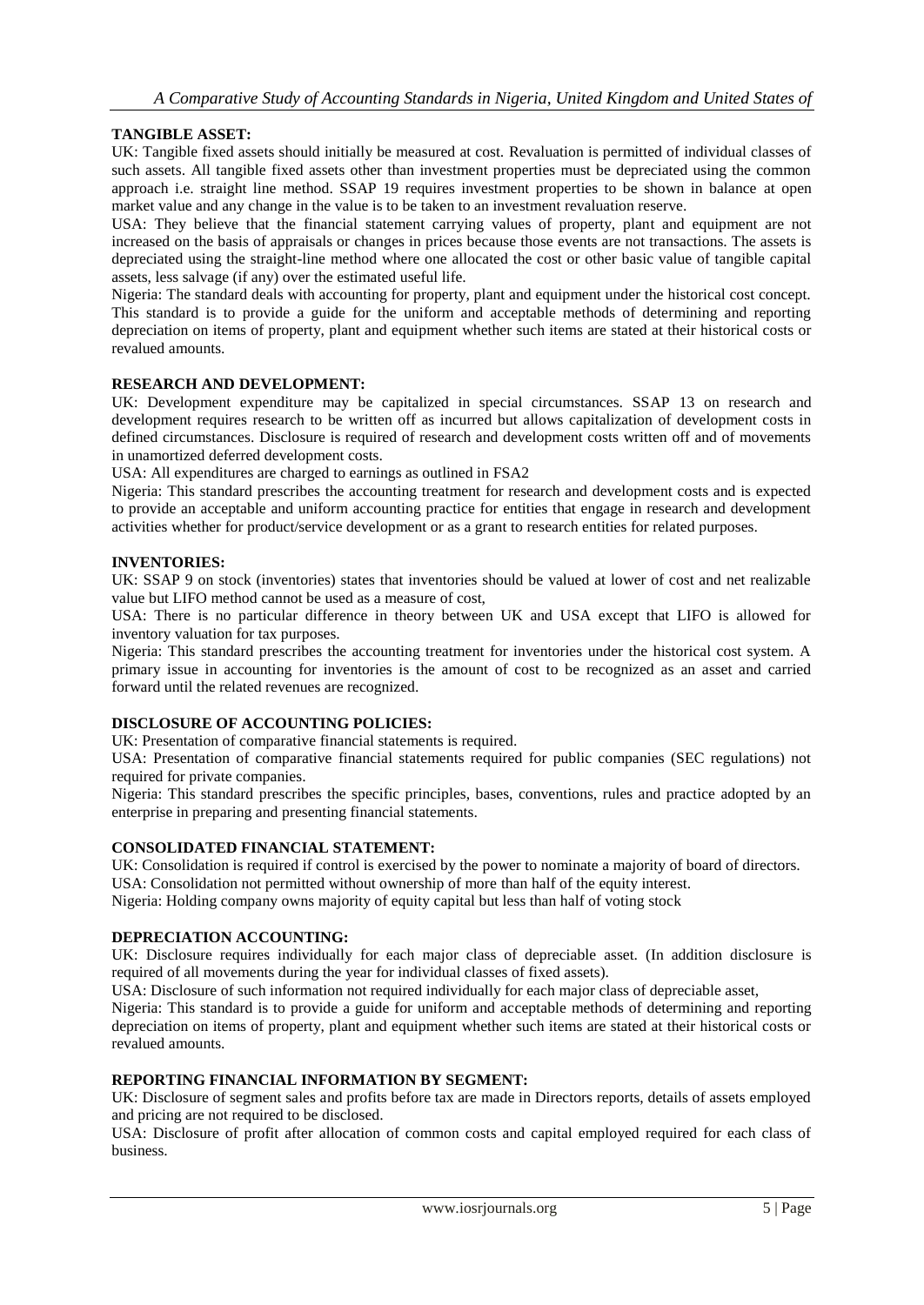Nigeria: This statement establishes acceptable guide for: classification by segment in terms of business and locations; determining what constitutes material segment and formats for the presentation of financial statements by segments.

## **ACCOUNTING FOR LEASES:**

UK: Requires both lessees and lessors capitalize that finance lease.

USA: Requires that finance leases be capitalized for both lessees and lessors.

Nigeria: This standard is to ensure that published financial statements contain sufficient information about lease transactions to make it possible for users of such statements to determine the effects of lease commitments on the present and future operations of the reporting enterprises and to ensure uniform disclosure of terms and classes of leases in financial statements.

### **IV. Conclusion**

 Accounting Standards are guidelines which define how companies have to display transactions and events in their financial statements and are not purely technical rules but they are the outcome of highly political processes. This means that there are different actors who come into contact with or are influenced by accounting standards for example accounting firms, financial analyst, employees, managers, etc. all these actors might have different opinion and interest about what an accurate and useful accounting standard is and therefore might have different incentives in the production and diffusion of accounting standards. The importance of compliance with the requirements of accounting standards is that it enhances transparency, accountability, standardization, uniformity and comparability which in turn enriches the quality of decision of the users and helps in proper allocation of resources in an economy. Glaulier & Underdown (2001)

The enactment of NASB Act of 2003, has to some extent not only affected compliance with the requirements of SAS by quoted firms in Nigeria but has also reduced the variability in the application of the standards among firms. The statement of accounting statements which purport to be complimentary to the international accounting standards are outdated and hence, the need to be updated since developing accounting standards involves substantial cost, time consuming and involves wide consultations.

Despite UK accounting system is moving closer to US GAAP and IAS, she still wants the true and fair concept to remain valid. There has been a vast improvement in the quality of financial reporting in the UK but still out of step when you compare UK to other developed countries especially in areas such as goodwill. There has been quite a big change in US accounting, until very recently the US has operated in an isolated situation from the rest of the world especially when related to accounting policy making bodies. However there is now an intertwined action by the US on accounting issues making US accounting difficult to separate from the rest of the world and continues to explore and develop further improvements in the accounting profession.

## **V. Recommendations**

The following points are recommended according to Glaulier & Underdown (2001):

- 1. Accounting standards should be reviewed in the light of new development (technical, financial, legal, economical and fraud) and international practices. The Accounting standards should harmonize not only with international standards but with other applicable corporate and taxation legislation. To incorporate social justice, environmental issues, economic reforms and social context, vis-à-vis to make professional managers and directors more accountable to shareholders and other stakeholder, accounting standards should narrow the choice of alternative accounting practices that make fair disclosure of accounting and financial information. In the light of the above, it is suggested that fair disclosure, honest actions, independence, materiality and vision to sustainable development of corporate and society should be woven together with vibrant precise accounting standards.
- 2. The recent accounting scandals relating to firms like Enron and Worldcom have shown that accounting data is subject to manipulation. Though this insight may not be new, it nevertheless raises public attention towards serious frictions in the information gathering process of public capital markets. As long as these frictions are related to fraudulent misrepresentation in the financial statements only, our paradigm of informational efficient capital markets might not be seriously challenged. In this case, the society should focus on improving the enforcement of accounting rules. As it has been done in the aftermath of the Enron accounting scandal.
- 3. We also recommend that the NASB should adopt international Accounting Standards, especially because of the globalization of economies. Doing this with or without modification would not compound the problem but rather improve the quality of financial statements and financial reporting in Nigeria. The Nigerian Accounting Standard Board (NASB) should make audit firms not only responsible but also accountable for their clients non-applicable of accounting standards. This can be achieved through proper monitoring,